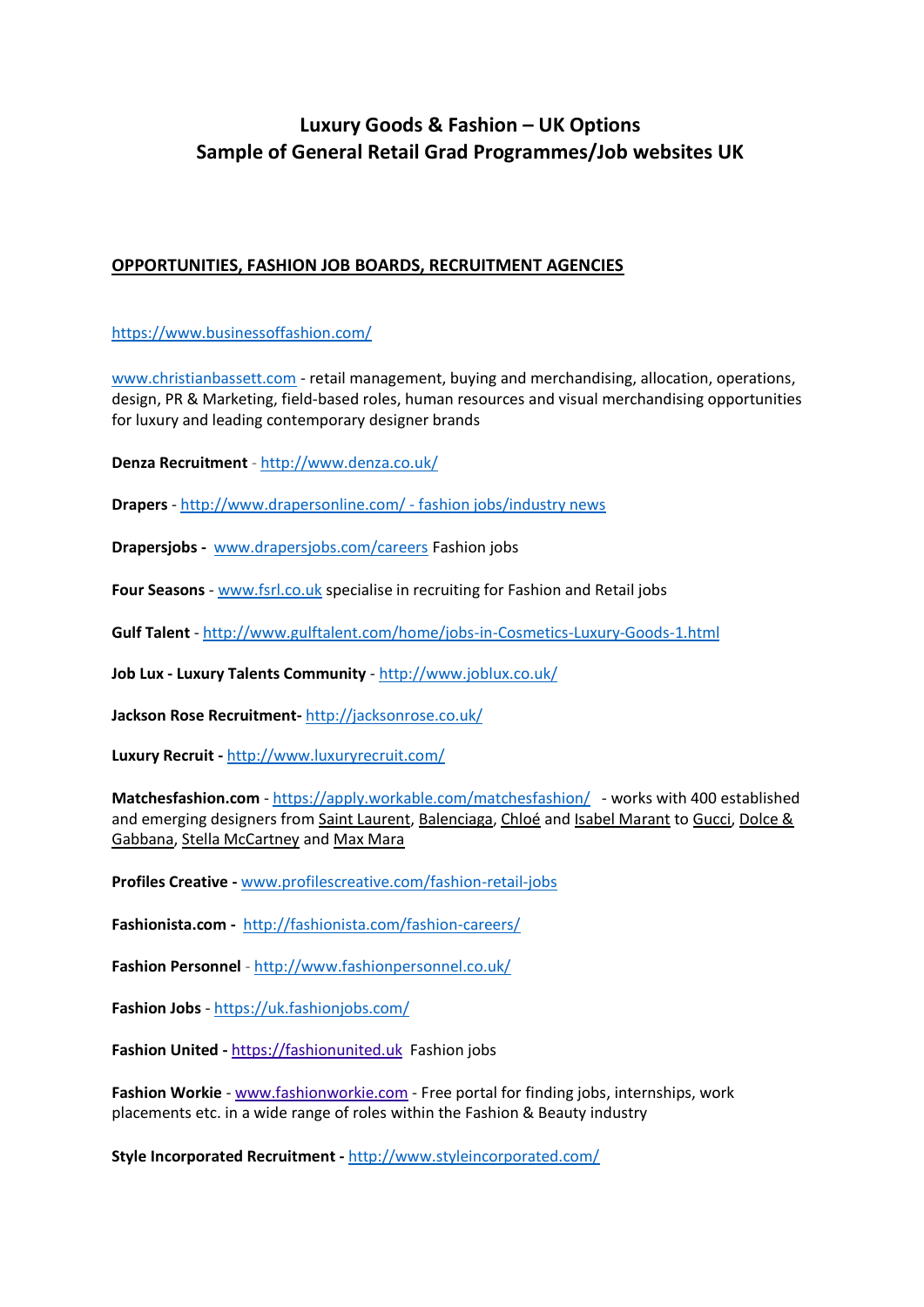**Talisman Fashion** <http://www.talismanfashion.com/> **Teen Vogue-** <http://www.teenvogue.com/>

**Retail Appointment** - <http://www.retailappointment.co.uk/> **-** careers magazine for retail, fashion jobs

- **Retail Week** <http://www.retail-week.com/> retail news, jobs
- **In Retail -** <http://www.inretail.co.uk/> recruitment site

<http://www.creativejobscentral.com/fashion-jobs>- fashion jobs

<https://www.retailchoice.com/> - Worldwide

<http://www.ragtradejobs.com/> - Worldwide

**Brand Republic** (Marketing/ Creative) - <http://www.campaignlive.co.uk/jobs/all/>

#### **EMPLOYERS (NOT AN EXHAUSTIVE LIST)**

**Assouline** - <http://www.assouline.com/>

**Baccarat**- <https://www.baccarat.com/>

**Bernardaud**- <https://www.bernardaud.com/en>

**Boodles-** <http://www.boodles.com/careers>

**Bulgari -** <http://careers.bulgari.com/en/>

**Burberry** - [https://ie.burberry.com/women/?gclid=CLz\\_-pLQqNACFSa-7QodYuIFYw&gclsrc=aw.ds](https://ie.burberry.com/women/?gclid=CLz_-pLQqNACFSa-7QodYuIFYw&gclsrc=aw.ds)

**Cartier -** <https://www.careers.cartier.com/en/homepage>

**Chanel -** [https://careers.chanel.com/en\\_US](https://careers.chanel.com/en_US)

**Conde Nast -** <https://www.condenast.co.uk/careers/>

**De Beers-** <https://www.debeersgroup.com/careers/working-at-de-beers-group>

**Estee Lauder Companies (includes Estee Lauder, Aramis, Clinique, Prescriptives, Lab Series, Origins & Tommy Hilfiger) -** <http://www.elcompanies.com/Pages/Careers.aspx>

**Faber-Castell -** <https://www.faber-castell.eu/tutorials/Artists/drawing-a-shining-career>

**Gucci-** <https://www.gucci.com/us/en/st/careers-landing>

**Harrods -** <http://www.harrodscareers.com/>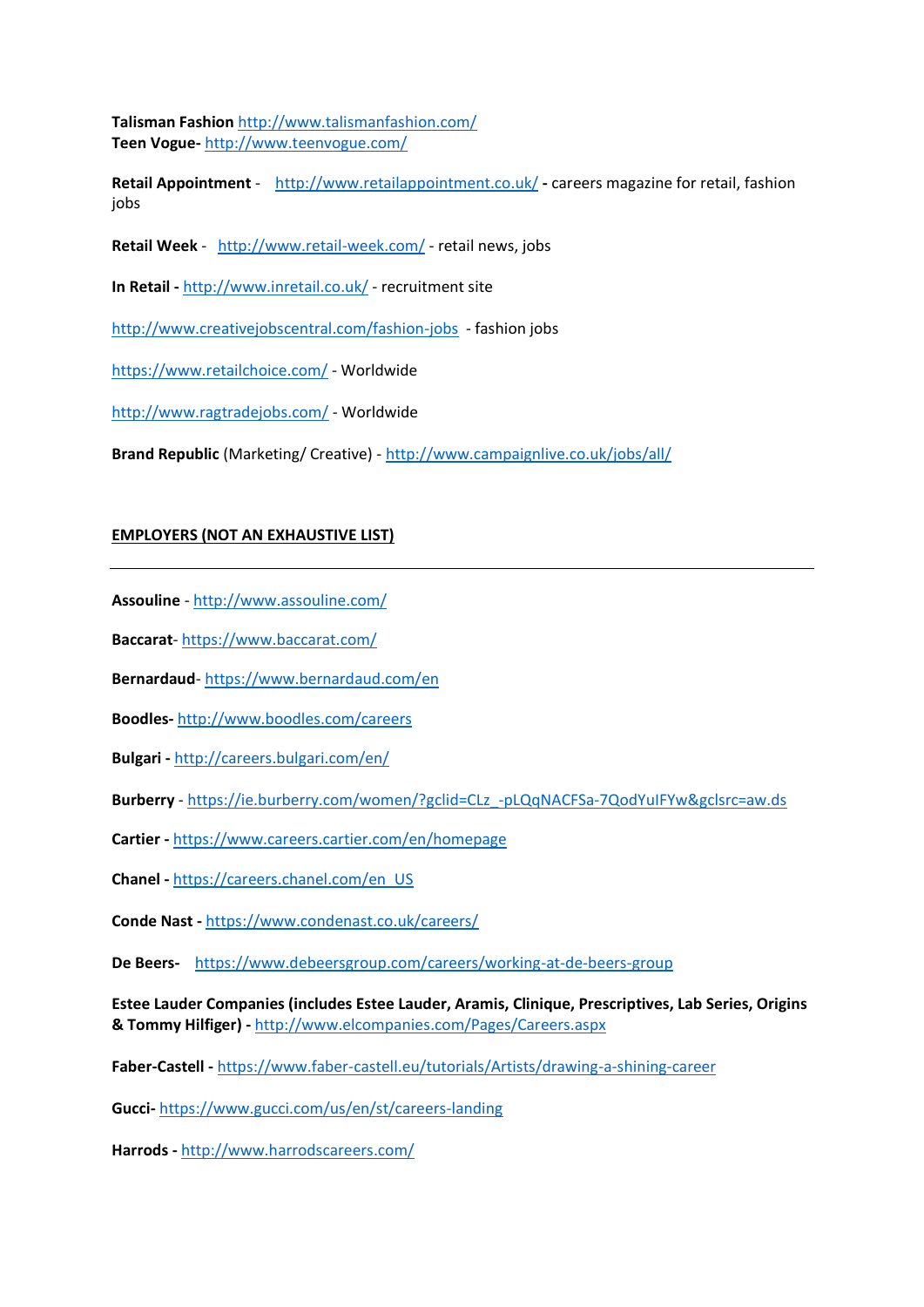**Harvey Nichols -** <https://careers.harveynichols.com/>

**Hugo Boss -** <http://group.hugoboss.com/en/career/>

**Liberty -** <http://www.libertylondon.com/int/information/careers-at-liberty/careers-at-liberty.html>

**LVMH - (**TAG Heuer, Marc Jacobs, Fendi, Givenchy, Belvedere, Louis Vuitton) <https://www.lvmh.com/talents/>

**Laliqe-** [http://www.lalique.com/en\\_GB#+Equus](http://www.lalique.com/en_GB#+Equus)

**Mulberry -** <http://www.mulberry.com/#//companycareers/careeropportunities>

**Pop Sugar Inc -** <https://www.popsugar.co.uk/>

**Quintessentially -** <http://www.quintessentially.com/careers.html>

**Ralph Lauren -** <http://global.ralphlauren.com/en-us/About/Pages/careers.aspx>

**Richemont -** <https://careers.richemont.com/en.html>

**Saks Fifth Avenue -** <http://www.saksfifthavenue.com/Entry.jsp> an[d http://www.careersatsaks.com/](http://www.careersatsaks.com/)

**Salvatore Ferra -** <http://www.ferragamo.com/shop/en/eur>

**Selfridges -** <https://jobsearch.selfridges.com/>

**The Outnet -** <https://www.richemont.com/en/home/our-maisons/the-outnet/>

**Yoox Net a porter -** <https://www.ynap.com/pages/careers/>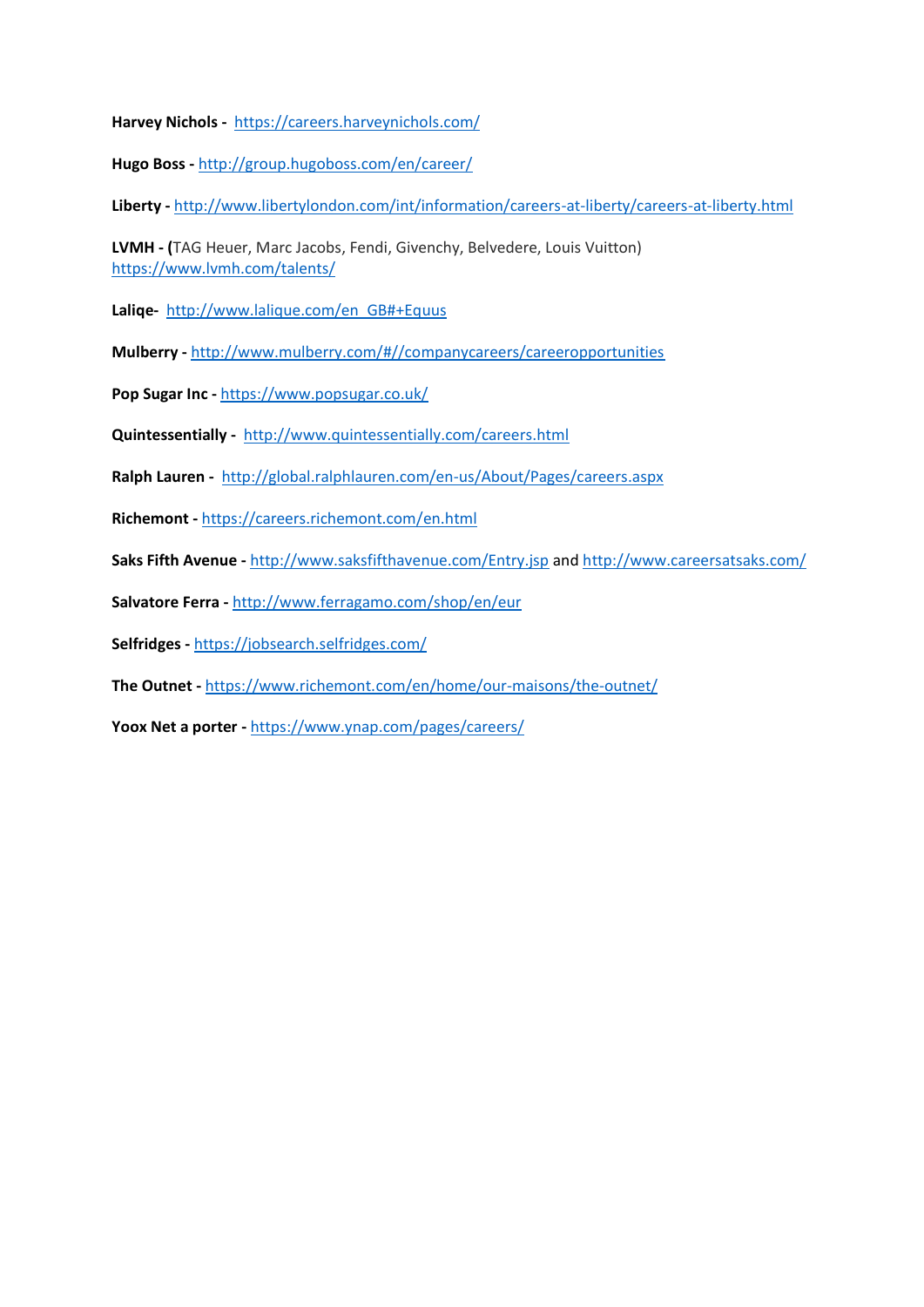#### **A SAMPLE OF OTHER GRADUATE RECRUITMENT SCHEMES/OPPORTUNITIES**

**Adidas-** [https://careers.adidas-group.com](https://careers.adidas-group.com/)

**Argos** - <https://www.argos.ie/static/StaticDisplay/includeName/Jobs.htm>

**ASOS careers and internships -** [https://asoscareers.asos.com](https://asoscareers.asos.com/)

**boohoo** - <https://careers.boohoo.com/> online fashion retailer

**Fenwick Graduate Careers -** [www.fenwick.co.uk/about/careers/graduate-careers](http://www.fenwick.co.uk/about/careers/graduate-careers/)

**GAP -** <https://jobs.gapinc.com/gap-home>

**H&M Careers -** [https://career.hm.com/content/hmcareer/en\\_gb.html](https://career.hm.com/content/hmcareer/en_gb.html)

**Homebase -** [www.homebasecareers.co.uk/](http://www.homebasecareers.co.uk/)

Inditex Careers -

[https://www.inditexcareers.com/portalweb/en/home?tcref=JAfJKgZwIAm5W4W1Uu%252BHNYVJ5](https://www.inditexcareers.com/portalweb/en/home?tcref=JAfJKgZwIAm5W4W1Uu%252BHNYVJ58S74KmtHRu%252BDbmv5Wmar1vySWMMd4mkcBy5R7xETESiZYw9znk%253D) [8S74KmtHRu%252BDbmv5Wmar1vySWMMd4mkcBy5R7xETESiZYw9znk%253D](https://www.inditexcareers.com/portalweb/en/home?tcref=JAfJKgZwIAm5W4W1Uu%252BHNYVJ58S74KmtHRu%252BDbmv5Wmar1vySWMMd4mkcBy5R7xETESiZYw9znk%253D) – brands include Zara, Pull and Bear, Berksha

**John Lewis** – <https://www.jlpjobs.com/john-lewis-and-partners/>

**Mango -**<http://shop.mango.com/>

**M&S** - <http://careers.marksandspencer.com/graduate-careers>

**New Look Graduate Jobs -** <https://www.newlook.jobs/>

**Next Retail Graduate Scheme** - [www.graduate-jobs.com/scheme/next](http://www.graduate-jobs.com/scheme/next)

**Nike -** [http://jobs.nike.com](http://jobs.nike.com/) **Corporate and retail careers and internships**

**Primark -** <https://careers.primark.com/location/ireland-jobs/30423/2963597/2> **-** Retail Management, Retail Assistants, Buying, Merchandising and Head Office.

**River Island** - [www.riverislandcareers.com](http://www.riverislandcareers.com/) offers a wide range of roles in stores and Head Office, including [year-in-industry placements.](http://www.riverislandcareers.com/roles/placements/)

**Schuh** - <https://careers.schuh.ie/listings/all/1/3016/>

**Superdry-** [http://careers.superdry.com](http://careers.superdry.com/)

Ted Baker- **[www.tedbaker.com/uk/careers](http://www.tedbaker.com/uk/careers)**

**Uniqlo -** <http://www.uniqlo.com/uk/employment/>

**Waterstones -** <https://www.waterstones.com/careers>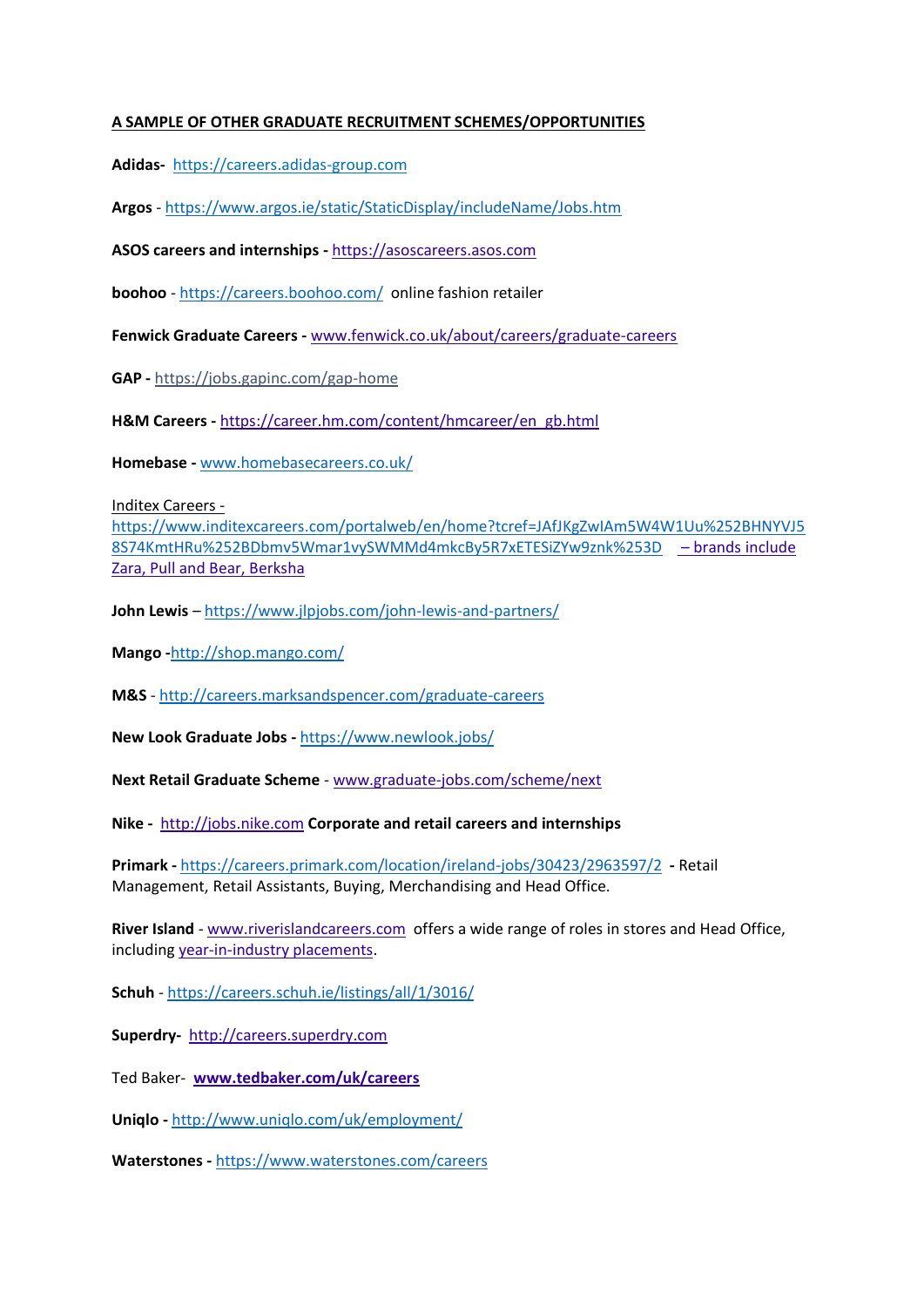**Zara -** <https://www.inditexcareers.com/portalweb/en/zara>

#### **FASHION WEBSITES/SOCIAL MEDIA**

**Blogs/ forums e.g. Caroline's Mode** <http://carolinesmode.com/>

The Fashion Spot<http://forums.thefashionspot.com/>

**British Fashion Council** <http://www.britishfashioncouncil.com/content/350/Education>

**Creative Skill Set** [http://www.creativeskillset.org/fashion\\_and\\_textiles/careers/](http://www.creativeskillset.org/fashion_and_textiles/careers/)

**Fashionista** <http://fashionista.com/2010/08/which-fashion-career-is-right-for-you/>

**Forbes** [http://www.forbes.com/2008/03/25/brand-luxury-desirable-forbeslife-cx\\_nr\\_0325style.html](http://www.forbes.com/2008/03/25/brand-luxury-desirable-forbeslife-cx_nr_0325style.html)

**The Guardian** <http://careers.guardian.co.uk/careers-in-fashion-a-recruiter-s-perspective> and <http://www.guardian.co.uk/lifeandstyle/2010/apr/29/top-tips-career-fashion>

**The Independent** [http://www.independent.co.uk/student/career-planning/az-careers/fashion-](http://www.independent.co.uk/student/career-planning/az-careers/fashion-752169.html)[752169.html](http://www.independent.co.uk/student/career-planning/az-careers/fashion-752169.html)

**Vogue** <http://www.vogue.co.uk/news>

**Fashion Industry Network** [www.fashionindustrynetwork.com](http://www.fashionindustrynetwork.com/) A business network for the fashion industry including blogs and directories

**Careers in Fashion: Merchandising** <http://www.youtube.com/watch?v=ZM1XwS2B4ag>

**Diamonds & Luxury Goods** <http://www.youtube.com/watch?v=lLcGOtTxmT8>

**Sector information/CVs** - [https://www.pinterest.ie/purpledoor2/fashion-textiles-cv-examples-and](https://www.pinterest.ie/purpledoor2/fashion-textiles-cv-examples-and-sector-informatio/)[sector-informatio/](https://www.pinterest.ie/purpledoor2/fashion-textiles-cv-examples-and-sector-informatio/)

<https://www.kent.ac.uk/ces/student/workin/fashion.html>

<http://creativeopportunities.arts.ac.uk/>

[www.fashioncapital.co.uk](http://www.fashioncapital.co.uk/) - mentors and industry experts

[http://www.britishfashioncouncil.co.uk](http://www.britishfashioncouncil.co.uk/) - British Fashion Council – Not-for-profit organisation that furthers the interest of the British fashion industry

[http://www.trendzoom.com](http://www.trendzoom.com/) – fashion trend forecasting service